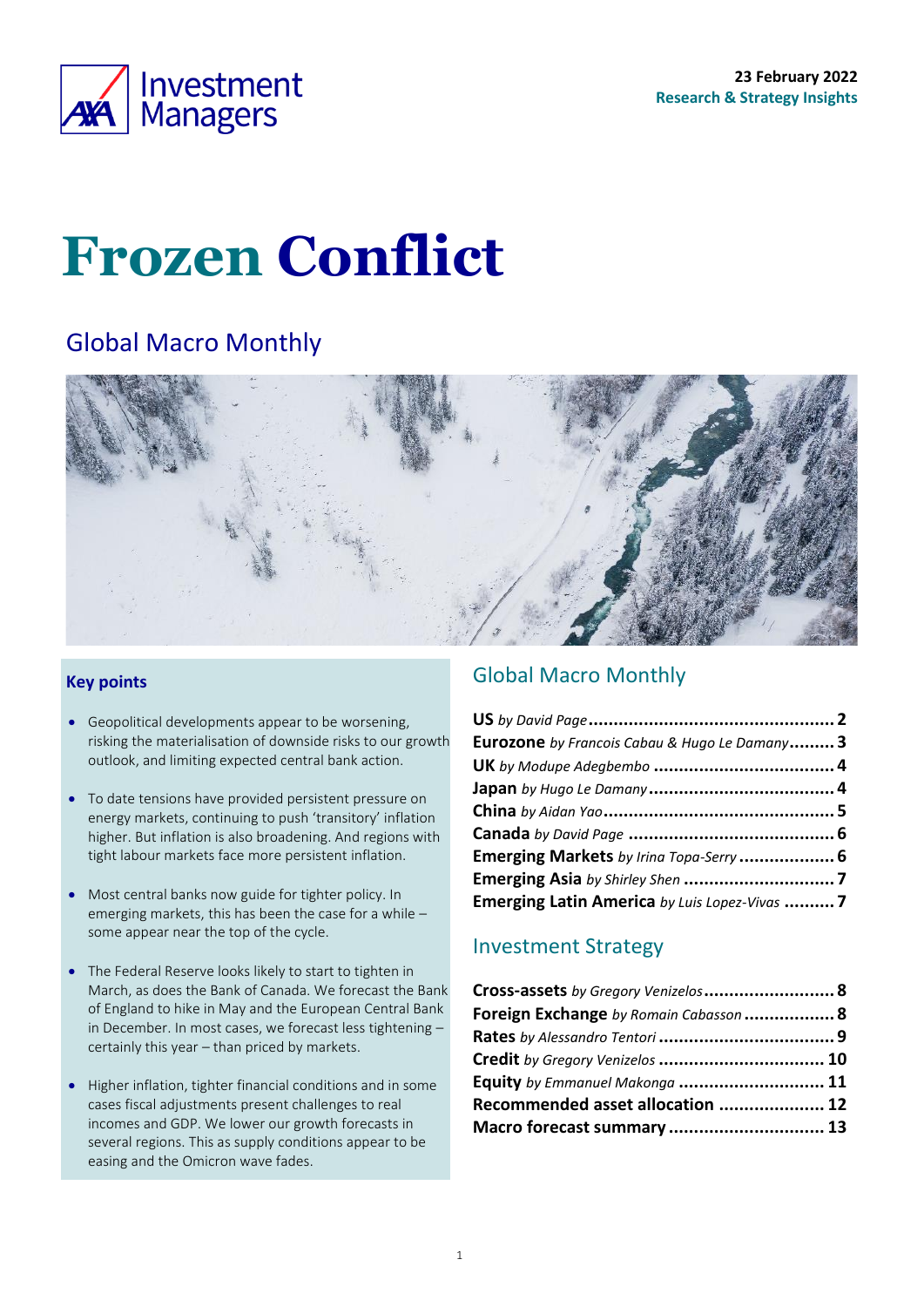# <span id="page-1-0"></span>Global Macro Monthly – US



### **David Page,**

Head of Macroeconomic Research, Macro Research – Core Investments

### **'Transitory' persists, but medium-term builds**

US inflation hit a 40-year high of 7.5% in January, while the 'core' CPI reached 6.0% for the first time since 1982. Another overshoot of expectations, once again, reflected factors which should prove transitory. Energy and fuel prices rose further, in part on geopolitical tensions in Ukraine. Used car prices also continued to increase despite vehicle sales picking up, while other indicators suggested weaker used prices ahead. Geopolitical events remain difficult to predict and would certainly result in further short-term inflation pressure if they deteriorate. However, an improving situation would see energy prices ease materially, and the easing supply chain pressure and improvement on the pandemic front should ease goods demand and improve labour supply; all short-term factors that should result in inflation falling significantly from around spring. Uncertainties from COVID-19 and geopolitics remain a risk to this outlook.

Yet inflation pressures are broadening. Owner-occupied rents account for one quarter of the Consumer Price Index (CPI) basket and rose to 4.1% from 2.4% six months ago. Broader services inflation also rose to 4.6% from 3.1% in July. This broadening is consistent with it shifting from a supply-driven shock to a more demand-based and persistent pressure. This is consistent with the tightening of the labour market that Federal Reserve (Fed) Chair Jerome Powell described as "remarkable" and has certainly exceeded our expectations. Although we still expect labour supply to rise, revisions now show jobs growth to have increased by 550k/month over 2021, with no deceleration in the past three months. With unemployment already at 4%, the labour market needs to slow to ease medium-term inflation pressures, reflected in wage growth in December rising by 0.7% on the month.

### **In need of a Hail Mary for economic touchdown?**

It is this broader build-up of inflation pressures that we expect the Fed to focus on. The continued labour market improvement has brought a lift-off for rates nearer. We now expect the Fed to start a tightening cycle at its next meeting in March. High inflation has seen expectations soar in terms of how quickly the Fed will hike, with speculation of back-toback hikes, a 50bp initial move and even an inter-meeting hike debated. Yet despite this febrile speculation, expectations for the cycle peak have only risen to 2.0%.

At January's policy meeting, Powell was mindful of tightening too abruptly, describing the Fed's approach as "steady",

while others suggested "gradual". We believe the Fed would like to initiate tightening more conservatively. We continue to forecast quarter-per-quarter hikes initially. The Fed also looks set to deliver a faster pace of quantitative tightening (QT) than witnessed in the previous cycle. We expect this to be announced in June. Combined with an expected sharp fall in inflation in H2 2022, we expect the Fed will hike rates four times this year to 1.25%.

The Fed will require a further tightening in financial conditions to achieve a sufficient growth slowdown. We expect it to be patient initially and gauge the market response. However, if combined rate hikes and QT elicit an insufficient tightening in conditions, it will have to act further. The Fed will not want to repeat the early 2000s "Greenspan's conundrum" episode ([Exhibit 1\)](#page-1-1). On balance, we expect this to occur around the turn of the year. We forecast the Fed accelerating its hikes in H1 2023, before easing off again in H2 to leave the upper range of the Fed Funds target at 2.75% by end-2023; significantly above current market forecasts.

#### <span id="page-1-1"></span>Exhibit 1: Estimated real yield reactions to tightening Federal Funds rate and US Financial Conditions



*Source: Federal Reserve Board (FRB), Bloomberg and AXA IM Research, 21 Feb 2022*

Powell acknowledged a need to be "humble and nimble" in the outlook. Geopolitics, the pandemic, its aftermath and the endogenous response of financial markets will materially influence the final pace of tightening. For now, a risk of rising inflation expectations in the face of elevated headline rates skews risks towards quicker tightening.

At the same time, the Fed's objective is not easy. With current labour market momentum, unemployment is likely to be around 3% by year-end. The Fed is therefore aiming to slow growth and raise unemployment. But this is not something it has achieved with much success in the past. The Sahm Effect observes that every time unemployment has risen by 0.5 percentage points from its previous low, it has morphed into a sharper unwind and recession. The Fed is thus heading for a narrow landing strip and we think it will have to proceed carefully, even without the luxury of moving slowly. But a quicker pace of tightening should weigh on growth – we have lowered our GDP forecasts for this year and next to 3.2% and 2.0%, below the consensus 3.8% and 2.5%.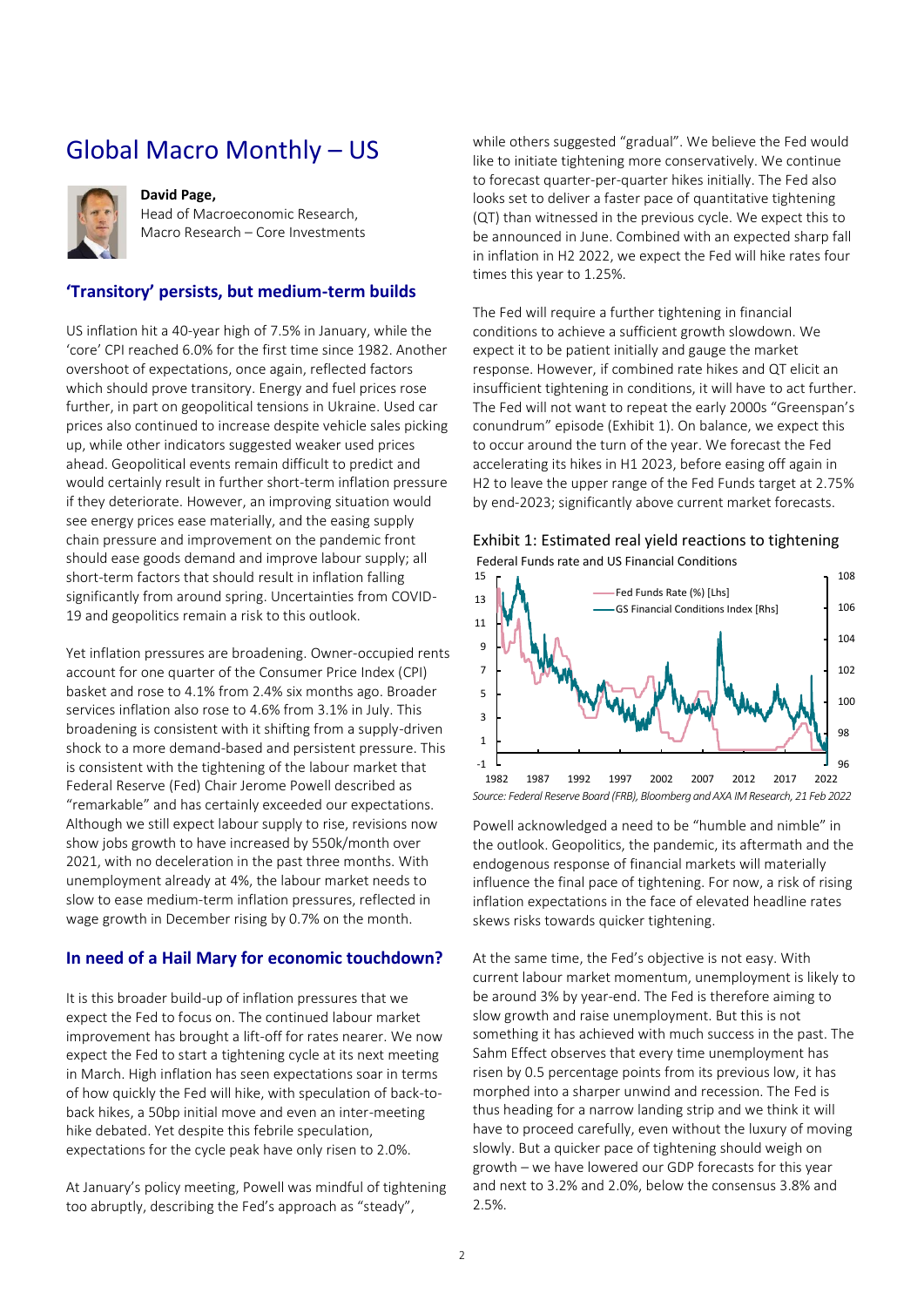# <span id="page-2-0"></span>Global Macro Monthly – Eurozone

**François Cabau and Hugo Le Damany,** 

Economists, Macro Research – Core Investments

### **Before and after: January Inflation**

What a shocker! The preliminary Eurozone Harmonised Index of Consumer Prices (HICP) inched up 0.1 percentage points (ppt) to a new record high of 5.1% year-on-year in January –consensus had expected a material drop to 4.4%, notably reflecting the German Value Added Tax cut dropping off the annual rate.

Volatile inflation components remain in the driving seat, though core inflation's momentum builds. Increased geopolitical tensions have pushed Brent crude oil prices higher – up around 27% year-to-date in euro terms – meaning the energy subcomponent alone accounted for more than 50% of Eurozone inflation. Together with food prices, they have combined to make up more than two-thirds of Eurozone inflation in January. Meanwhile, core (and especially services) inflation has also displayed upward momentum, standing at 2.6% on average in the past three months [\(Exhibit 2\)](#page-2-1).

#### <span id="page-2-1"></span>Exhibit 2: Energy and food account for most, core rising Contribution to Euro area headline inflation

pp yoy



*Source: Eurostat and AXA IM Macro Research, 21 February 2022*

Full details of January inflation, released on 23 February, and the flash February HICP on 2 March will be key to assessing the persistence of strong core inflation in the context of a buoyant labour market. Preliminary employment estimates showed Eurozone jobs grew in the fourth quarter (Q4) by 0.5% quarter-on-quarter (faster than GDP growth, which rose by 0.3%qoq), coming slightly above pre-crisis levels. Business surveys continue to suggest disrupted growth in Q1, before picking up from Q2.

### **Owl soul searching**

European Central Bank (ECB) President Christine Lagarde delivered a hawkish press conference on 3 February boosting market expectations for a rate hike [\(Exhibit 3\)](#page-2-2). A sizeable

minority within the Governing Council (GC) was reported to have pushed for the ECB to take action at the February meeting. After being legitimately skewed on the dovish side, underpinned by Chief Economist Lane's views, ECB President Lagarde's key challenge will be to lead the GC towards a consensus decision amid a large range of views, and to find a balanced tone for normalisation. In our view, a gradual and conditional approach – similar to the Pandemic Emergency Purchase Programme recalibration in 2021 – is most likely, given the high macro and geopolitical uncertainty, while emphasising the flexible role of quantitative easing (QE) reinvestment to avoid any abrupt unwarranted steepening of rate curves and widening in Eurozone government bond spreads. Updated inflation forecasts for the March meeting will be key.

In the wake of the ECB's press conference on 3 February, we have changed our baseline expectation to show an earlier increase in rates than previously expected. We think that the rate forward guidance will be amended at the March meeting, removing the downward bias in interest rates. Given that we do not foresee a change in the sequencing of monetary policy tools, the ECB needs to finish QE before hiking rates. We think the ECB's gradual approach implies the Asset Purchase Programme will end in October (removing the open-endedness) which would then pave the way for a first hike in December. While the ECB has so far refrained from communicating on the potential pace, we think two 25-basis-point hikes in December 2022 and March 2023, taking rates to zero, are likely before pausing. This makes us more prudent than market pricing as to the timing of the start of hikes and believe the ECB will not need to tighten as much as currently priced [\(Exhibit 3\)](#page-2-2).



<span id="page-2-2"></span>Exhibit 3: Short-end rate market likely ahead of itself Market pricing of ECB deposit rate by policy meeting in 2022

*Source: Bloomberg and AXA IM Macro Research, 21 February 2022* 03 Feb 10 Mar 14 April 09 Jun 21 Jul 08 Sep 27 Oct 15 Dec

Stakes will be equally high at the 10-11 March Extraordinary European Union (EU) Council meeting where France's President, is likely to press ahead with negotiations on the future of EU fiscal policy. Given the status quo at the helm of Italy resulting from the Presidential elections, President Macron will benefit from the support of PM Draghi in the wake of their joint op-ed in the Financial Times in December pushing for public investment favoured in future fiscal rules while implementing sensible reforms to curb public spending.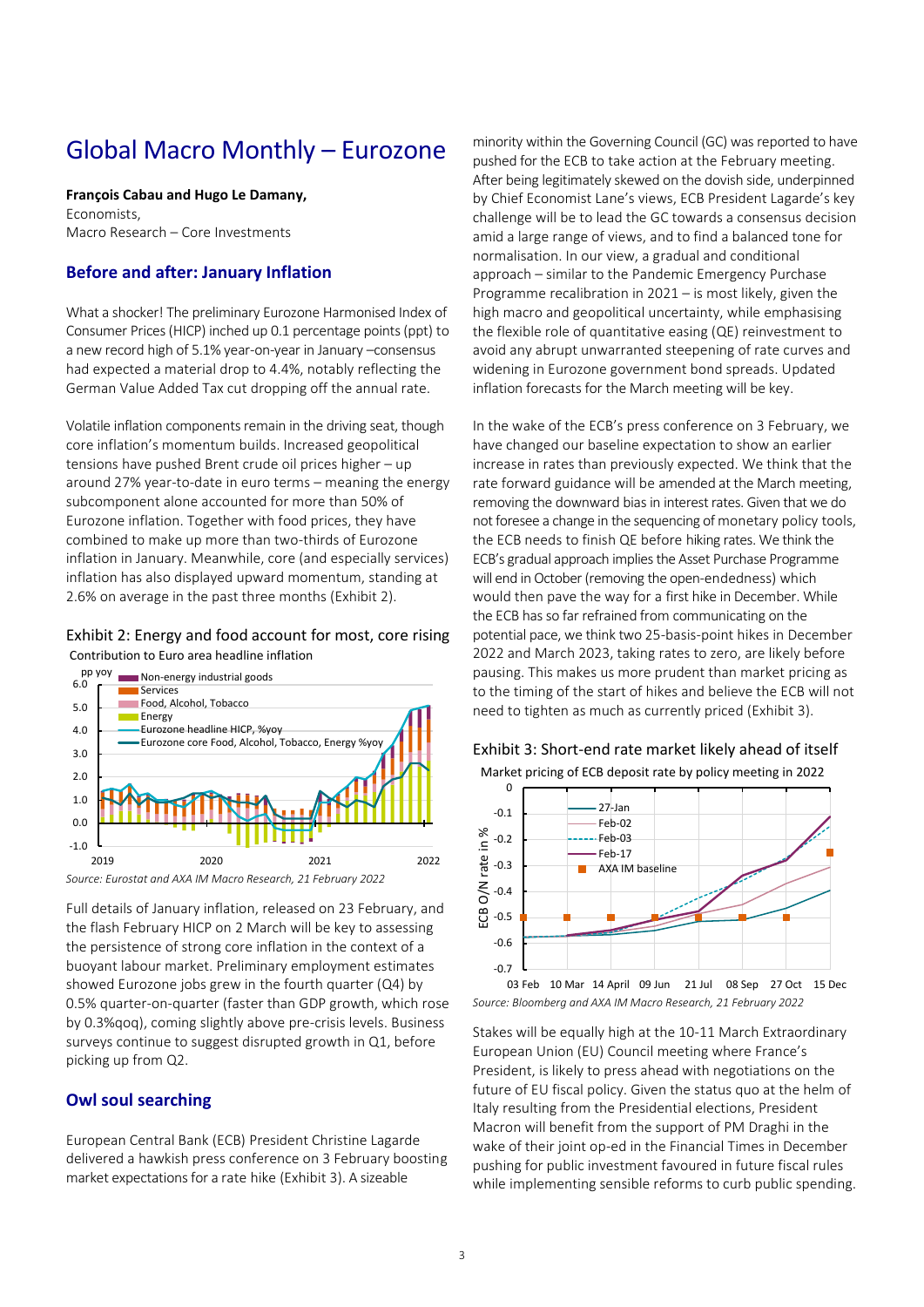# <span id="page-3-0"></span>Global Macro Monthly – UK



**Modupe Adegbembo,**  Junior Economist, Macro Research – Core Investments

### **Cost of living squeeze takes centre**

Headline annual CPI inflation hit a 30-year high of 5.5% in January and is set to rise further. We now expect inflation to peak at over 7% in April, when the Office of Gas and Electricity Markets (OFGEM)'s energy price cap rises by 54%. We now expect inflation to reach 5.5% in 2022 (up from an earlier forecast of 4.5%) and 2.1% in 2023 (up from 2%). We expect inflation to fall in the second half of 2022 based on the path implied by energy futures. Consensus forecasts are for inflation to average 5.3% for 2022 and 2.2% in 2023.

Recent GDP reports have surprised to the upside, with December's -0.2% softer than the expected -0.5% decline. In 2021 UK GDP grew by 7.5% – the highest annual figure on record, going back to the Second World War – although following the historic 9.4% collapse in 2020 as the pandemic spread. Over the coming months, challenges to real incomes are likely to dominate, with increases in National Insurance and benefit reductions alongside energy price increases and broader inflation pressures. Income pressures are set to weigh on the consumer and provide a challenging outlook for growth. Some will be able to bolster consumption using savings accumulated over the pandemic. But these savings are not evenly distributed. Given the increased real income squeeze and expected tighter monetary policy that we now forecast (see below), we downgrade our estimate for UK growth in 2022 to 4.3% (from 4.9%) and to 2.1% (from 2.5%) in 2023. This compares to consensus forecasts of 4.5% and 2.2% respectively.

The labour market remains tight, but there are some signs of easing in the pace of tightening. In December unemployment remained at 4.1%, wage growth continued to slow (to 3.6% from 3.8% in the 3-months to December) and is set to soften further as base effects fall out.

The Bank of England raised rates by 25 basis points (bps) to 0.5% in February, with four members of the Monetary Policy Committee (MPC) voting for a 50bps hike. The MPC said it feared longer-term inflation expectations may become unanchored. Recent upside surprises in inflation and retail sales mean we cannot rule out a March hike. However, we expect the MPC to follow a more cautious path given the looming income squeeze and leave the Bank Rate unchanged at 0.5% in March, pencilling in the next hikes for May and August, bringing the rate to 1%, where we expect it to peak. This is lower than current market expectations, which currently price in rates close to 2% by end-2022.

# <span id="page-3-1"></span>Global Macro Monthly – Japan



**Hugo Le Damany,**  Economist, Macro Research – Core Investments

#### **GDP roller coaster**

Preliminary Q4 GDP growth bounced back by 1.3% quarteron-quarter (qoq), boosted by strong support from private consumption (+2.7%) and net exports. On the other hand, public investment fell by 4.5% while capital expenditure was weak (0.2%).

GDP growth is expected to be extremely weak in Q1. Services have once again been impacted by Omicron as a result of government restrictions and cautious consumer behaviour [\(Exhibit 4\)](#page-3-2). The industrial sector can limit losses but as communicated by some automakers, Omicron is also disrupting production chains. We have thus slightly softened our short-term GDP forecast for Q1 to +0.3%qoq from +0.4%. But the outlook is brighter. Expectations in services surveys remain robust while semiconductor shortages appear to be having less of a negative impact on activity.

<span id="page-3-2"></span>Exhibit 4: Purchasing Managers' Indices (PMIs) show heterogeneity across services and manufacturing Japan - Purchasing Managers Index<br><sup>60</sup> **r** 



*Source: HIS Markit, AXA IM Macro Research, as of February 2022*

### **The Bank of Japan: Resisting or resigning?**

The 10-year Japanese government bond yield has briefly reached the upper limit set by the Bank of Japan (BoJ)'s yield curve control, of 25 basis points (plus or minus) around 0%. A range extension was adopted in March last year, but the BoJ added that it would introduce "fixed-rate purchase operations for consecutive days" as a powerful tool to set an upper limit on interest rates if necessary. On 10 February, the BoJ warned markets that it would intervene from 14 February, for an unlimited amount. Recent speeches by Governor Haruhiko Kuroda strengthen this position, arguing that a rate rise was not justified by Japanese economic fundamentals, but reflected spillovers mostly from the US.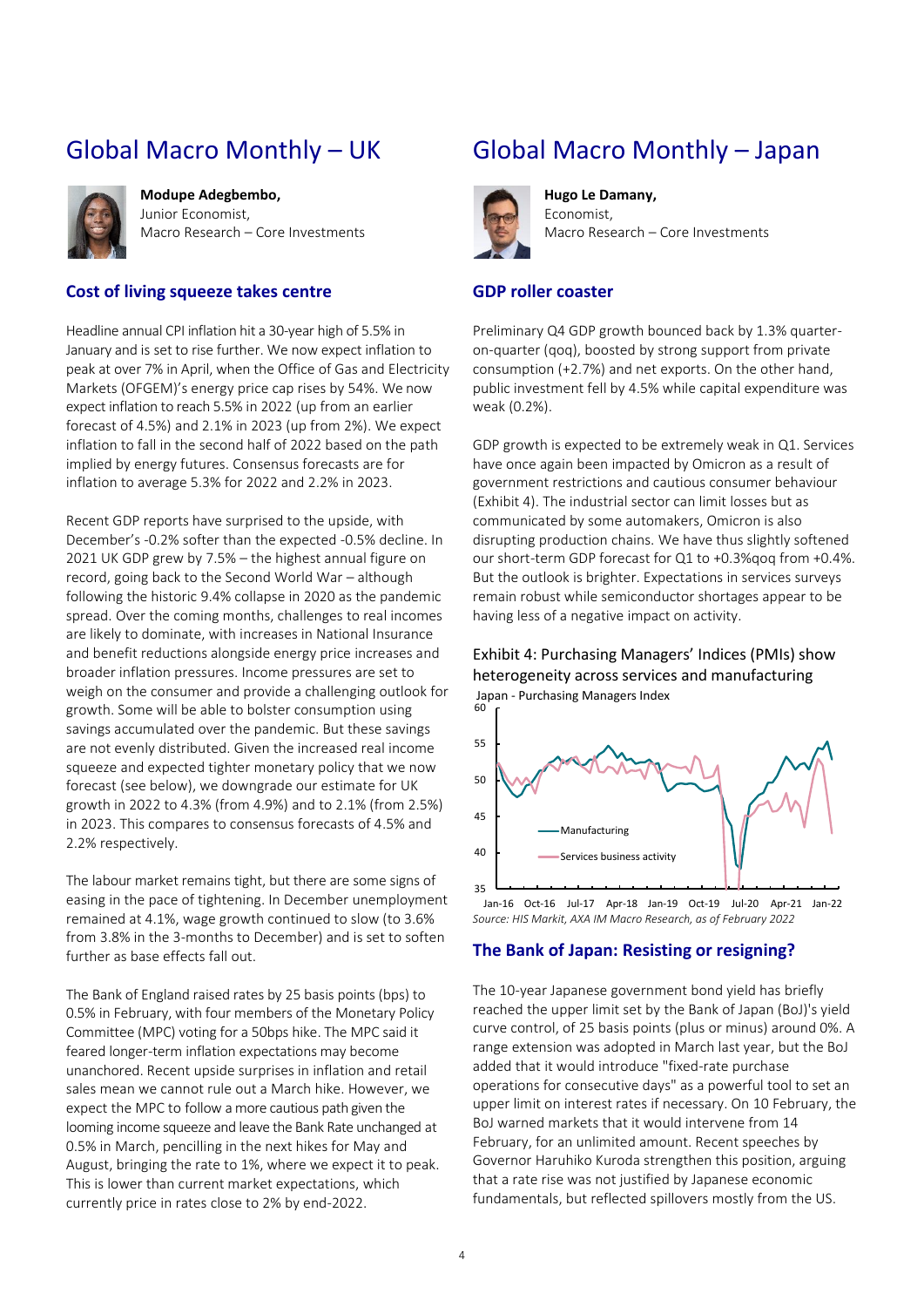# <span id="page-4-0"></span>Global Macro Monthly – China



**Aidan Yao,**  Economist (China), Macro Research – Core Investments

### **A soft start to the year**

After staging a decent recovery in the final quarter of 2021 China's economy got off to a rocky start in the year of the Tiger. Official activity data for January and February will be released together in the middle of March to smooth the lunar new year (LNY) effect, leaving the market 'flying blind' when it comes to gauging the economic pulse. To fill the data void, we rely on high-frequency, third party indicators, which showed a mixed picture of the economy so far in 2022.

Starting with the bad news – the housing market is still in dire straits. Property sales in 30 major cities declined by 30% yearon-year in January partly due to a high base and an earlier LNY. However, households' purchase intentions also remained weak as people stayed on the side-lines waiting for prices to drop further. While banks have started to ease mortgage restrictions by expediating loan approvals and cutting interest rates, these acts have so far failed to spur a notable rebound in credit growth. Long-term lending to households – mainly in the form of mortgages – was the weak spot in an otherwise stellar credit print for January.

The weak property market has continued to take its toll on industrial activity, with conditions exacerbated by another COVID-19 outbreak. Both the official and Caixin manufacturing Purchasing Managers' Indices (PMIs) fell in January [\(Exhibit 5\)](#page-4-1), with the latter dipping below the 50 mark. Operating rates at various steel blast furnaces also fell, reflecting partly the LNY effect and possibly pollution controls ahead of the Winter Olympics. Looking ahead, the fading of these transient forces should set production on course for a rebound, particularly if the property market stabilises and infrastructure-related stimulus kicks in.



#### <span id="page-4-1"></span>Exhibit 5: A soft start to the year

News on the consumer side was mixed. On the one hand, passenger traffic volumes during the LNY rebounded strongly, rising 37% from the same period last year. Despite suffering from another outbreak, Beijing's more lenient management under its 'dynamic zero-COVID' strategy appears to have struck a better balance between social mobility and virus control than in 2021. That said, the absolute levels of passenger flows and traffic congestion remained significantly below those of pre-pandemic years.

Despite making more trips, consumers were reluctant to open their wallets. Tourism revenue during the LNY declined modestly relative to last year, while cinema box office sales were flat despite hitting their second highest figure on record. On a brighter note, the closing of international borders led shoppers to fill the stores in Hainan's offshore duty-free zone, pushing LNY sales up 151% year on year. Auto sales at both retail and wholesale level also improved sequentially. Overall, there does not appear to be a clear direction with consumer spending following the very weak retail sales last December.

### **Policy cycle turns in earnest**

In contrast to the clouded economic picture  $-$  given the limited data, the policy outlook has become crystal clear. The need to foster stability in the economy has been communicated loud and clear in recent policy meetings. And Beijing is making efforts to deliver on that pledge. Since last November, the People's Bank of China has lowered reserve requirements and interest rates, and guided banks to speed up lending. As a result, new bank loans and total social credit both reached a record high in January, significantly beating market expectations. Granted, the details of the data were not as strong as the headline figure suggests, with the latter boosted by banks' short-term lending. But the fact that liquidity is starting to penetrate in the economy should help dampen concern about Beijing's willingness to put a floor under growth.

Fiscal policy is also doing more heavy lifting. The State Council has just announced a top-up to the CNY1.46tn (RMB) special bond quota with another CNY328bn in general bonds to be issued before the National People's Congress (NPC) in March. This, combined with the carry-over fiscal funds from last year, should support infrastructure investment in the coming months. Outside of countercyclical policies, property market curbs have also been relaxed, with easing restrictions on developers' escrow accounts – which store their pre-sales funds – being the latest example.

These actions suggest Beijing is serious about supporting the economy ahead of the leadership reshuffle at the 20<sup>th</sup> Party Congress. But achieving this goal against the lingering pandemic and a weak property market will require more policy heavy lifting. We expect further easing measures to be announced at next month's NPC.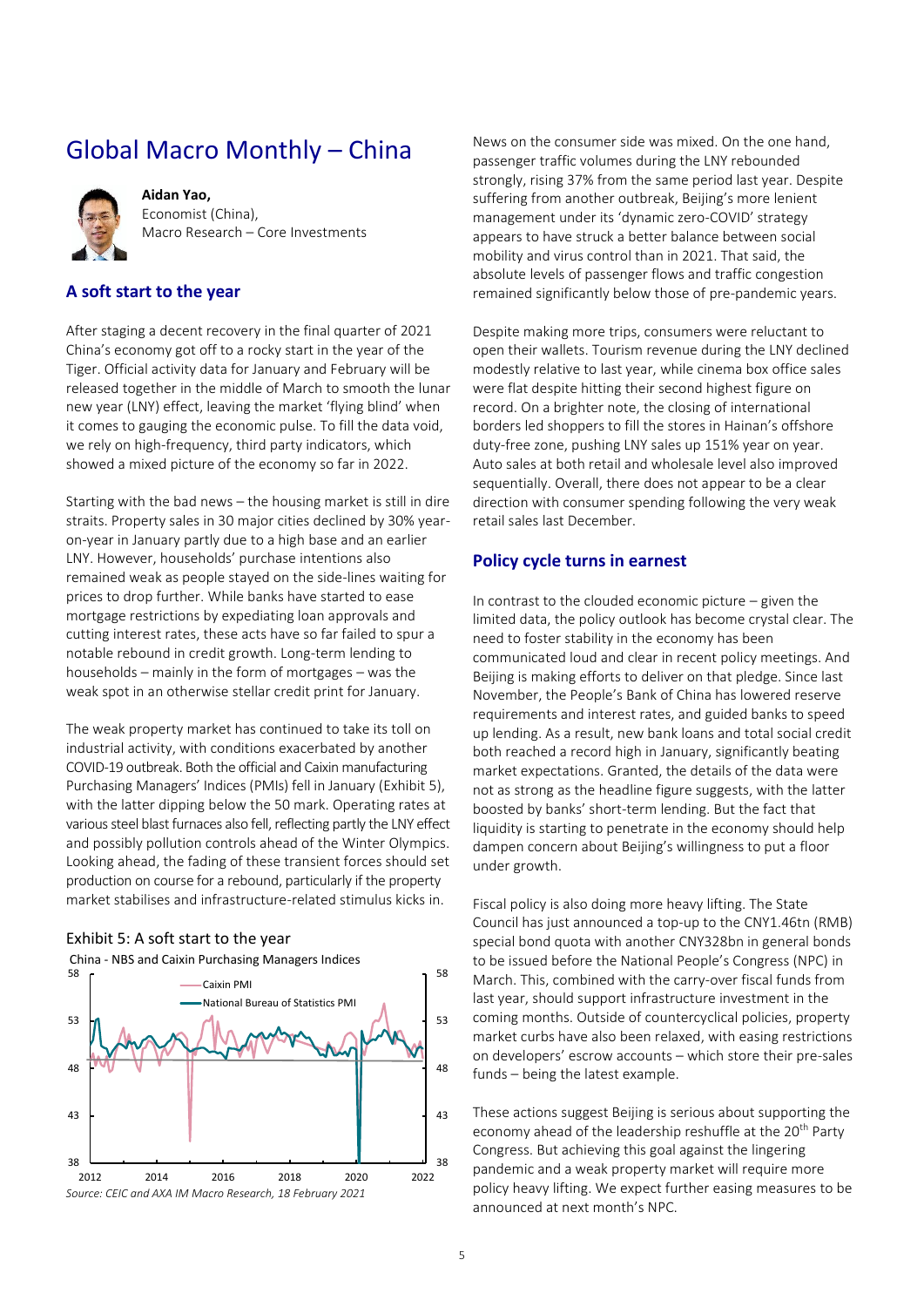# Global Macro Monthly – Canada



**David Page,**  Head of Macro Research, Core Investments

### **Bank of Canada to join the tightening party**

COVID-19 has flared up again. Canada's public health authority called a peak in cases on 21 January, and daily cases are now around one fifth of that level, however the impact is still being felt. There have been protests over vaccine mandates and lockdown restrictions in Ottawa and at the Ambassador Bridge – a gateway to the US that handles a quarter of US-Canadian goods trade. Payrolls fell by 200k in January – the first drop in seven months, with accommodation and food (-113k) and retail (-26k) bearing the brunt. Ontario and Quebec, where restrictions were the tightest, saw the steepest drops. Unemployment rose to 6.5%, its first increase since April.

Monthly GDP surprised in November, rising by 0.6% on the month despite flooding. December's flash estimate was "around flat", leaving the fourth quarter (Q4) GDP around 1.5%, modestly firmer than we expected, with 2021 as a whole up 4.6%. We forecast a drop in January and a more subdued 0.4% rise in Q1 but expect the impact of COVID-19 (and protests) to fade quickly. We maintain our 3.5% forecast for 2022 GDP. However, our expectation for a faster tightening by the US Federal Reserve (Fed) presents downside risks to 2022's outlook and we have lowered our 2023 forecast to 2.8% from 3.1%.

The Bank of Canada (BoC) left policy unchanged in January, as we forecast. Yet it acknowledged that "slack has been absorbed" and removed its forward guidance adding that it "expects interest rates will need to increase this year". We expect it to hike by 0.25% at its next meeting in March and again in April. Governor Tiff Macklem has subsequently added that quantitative tightening  $(QT)$  – an end of balance sheet reinvestment – could follow in "fairly short order" after the first interest rate move. This looks likely for the second half (H2) of 2022, when nearly 10% of holdings will mature – and could be announced in April.

The BoC expects inflation to remain around 5% over H1 2022, although we see scope for an earlier easing. Average earnings slowed in January to 2.4% but we suspect the BoC's concern includes the quality as well as quantity of labour market development. Productivity growth remains subdued and unit labour costs elevated, suggesting a need for monetary tightening. That said, a QT announcement and a faster Fed should tighten financial conditions more quickly. We continue to expect fewer hikes than markets at four for this year, to 1.25%, and two for next, to 1.75%.

# <span id="page-5-0"></span>Global Macro Monthly – EM

#### **Irina Topa-Serry,**

Senior Economist (Emerging Markets), Macro Research – Core Investments

### **Geopolitics + inflation = volatility… and (mostly) rate hikes**

Emerging markets (EM) are going through a difficult period with geopolitical tensions between Russia, Ukraine and Western countries centre stage. The door may still be open for a diplomatic solution – but that solution has yet to be found. For the time being, Russia remains concerned with any North Atlantic Treaty Organization (NATO) expansion towards its borders, while the US and its European allies continue to warn Russia of serious sanctions should it invade Ukraine. Tension remains high along the Ukrainian boarder and financial markets echo the volatility of the diplomatic talks and military troop movements.

Commodity prices thus remain elevated, which has so far supported the sovereign bonds of EM commodity exporters. However, the longer commodity prices stay high, the more they feed into the other components of inflation. The GDPweighted EM excluding China proxy inflation rate, which aggregates data from the biggest 20 developing countries accounting for 28% of global GDP, reached 9.2% year-on-year in January (4% excluding Turkey), versus 7.5% in the US. Turkey's latest inflation rate reached 48.7%.

Inexorably, policy rates increased again last month by 150 basis points (bps) in Chile and Brazil, 100bps in Russia, Ukraine and Colombia, 75bps in the Czech Republic, 50bps in Mexico, Peru, Poland and Hungary, and 25bps in South Korea and South Africa. Some central banks indicated that most of the heavy lifting has probably been done and that future policy fine-tuning will be data dependent.

Turkey continues to stand out with unorthodox monetary policy. The central bank left the policy rate unchanged at 14% despite soaring prices and seems to have no appetite for further rate hikes. The recently introduced currencyprotected deposit scheme has so far been successful in stabilising the Turkish lira and temporarily halting further dollarisation of the economy. Sales tax cuts and targeted price controls have seen fiscal policy supress price increases. Turkey is also limiting its external financing needs by increasingly subsidising loan programmes to exporting sectors, which have benefited from a weaker currency. The collapse in purchasing power is nonetheless pressuring President Recep Tayyip Erdoğan, who announced a 50% rise in the minimum wage, pensions and civil servants' salaries – just compensating for inflation. Yet private sector discontent is palpable and seen in the increasing number of strikes and Erdoğan's weak approval ratings.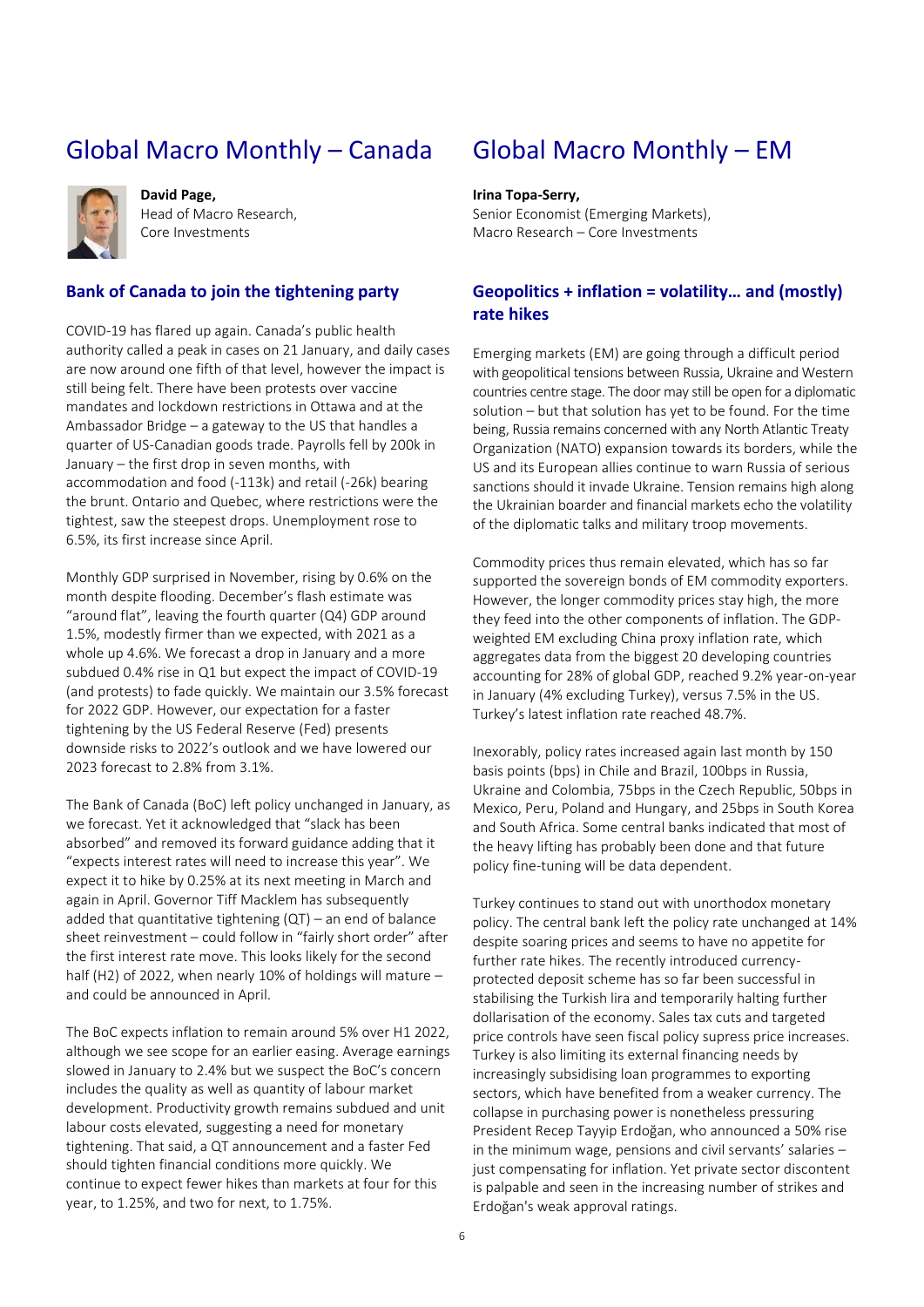# Global Macro Monthly – EM Asia



**Shirley Shen,**  Economist (Emerging Asia), Macro Research – Core Investments

### **Inflation rising, but Asian central banks in no hurry to hike**

Inflation in Asia has continued to rise, and for some economies has already surpassed upper target bands [\(Exhibit 6\)](#page-6-0). Given Asia's relatively healthy external balances, and much of the inflation overshoot reflecting base effects and one-off supply shocks, central banks have to date shown flexibility around inflation targets and more stability in monetary policy.

### <span id="page-6-0"></span>Exhibit 6: Inflation has been rising

Emerging Asia - CPI inflation vs. central bank targets



Philippines; TW: Taiwan; ID: Indonesia *Source: CEIC and AXA IM Macro Research, 18 February 2021*

Most central banks are yet to increase policy rates from their pandemic lows, with only three Asian central banks so far making a shift towards a hawkish stance. Bank of Korea was one of the first to hike in the region and has already raised its policy rate three times (+75bp to 1.25%) since August 2021. The Monetary Authority of Singapore also recently announced an off-cycle increase in the Singapore dollar nominal effective exchange rate slope following its hawkish move in its October meeting last year. And Bank of Indonesia kept its seven-day reverse repo rate on hold but has laid out a series of reserve requirement hikes to absorb excess liquidity.

Historically, Asian rates have closely tracked the US Federal (Fed) Funds Rate. With the Fed now expected to tighten more quickly than previously envisaged, we believe this will likely encourage Asian central banks to raise policy rates. However, unlike some G10 and emerging market economies, which have pivoted towards outright tightening following the Fed's sharp hawkish turn, we believe that Asian central banks are likely to have more autonomy in this policy cycle and envisage only a gradual normalisation process. For most of Asia, domestic growth recovery will remain the key focus throughout 2022.

# Global Macro Monthly – LatAm



**Luis Lopez Vivas,**  Economist (Latin America), Macro Research – Core Investments

### **Inflation surprises pile up in Latin America**

Despite tighter monetary conditions, the region has registered significantly higher-than-expected inflation in the last two months. Global factors like supply bottlenecks and energy price increases, as well as domestic drivers, are behind this. On average, annual inflation in the region was 0.3 percentage points (ppt) above market expectations in December and 0.2 ppt higher in January. The situation is particularly worrisome in Colombia and Chile. Upside surprises were more limited in Brazil and Mexico, where the economy is in recession and inflation already peaking.

In Colombia, inflation reached 6.9% year-on-year (yoy) in January, the highest since 2016. The reading was well above the central bank's 3% target and market consensus of 6.4%. While food inflation continues to be the biggest contributor to headline Consumer Price Index inflation, the largest price increases came from services. Services inflation will likely continue to accelerate as restrictions are lifted. In this context, we believe that Colombia's central bank will need to speed up the pace of rate hikes in March to 125 basis points.

In Chile, January inflation came in at 7.7%yoy, which was 0.7 percentage point above market expectations. More worryingly, core inflation reached 7.1%. These results came despite Chile's central bank hiking its policy rate by 500 bps since last July. Considering the ongoing normalisation of activities and the upcoming summer season in Chile, inflation will likely not let up until June, after which base effects should allow for some gradual easing. Like Colombia, Chile's central bank will likely deliver a larger hike at its March meeting.

Peru is the region's only major country to surprise to the downside. January inflation (5.7%yoy) came in below market consensus (6.0%), likely reflecting weaker economic activity. The country's monthly GDP indicator has decelerated for three consecutive months. Nevertheless, inflation is still considerably above the midrange target of 2.0%. We believe that the central bank will maintain its gradual tightening pace as it juggles inflation pressures and a slowing economy.

Given the region's recent inflation surprises and the Fed's hawkish pivot, Latin American central banks will need to prolong (and in some cases accelerate) the current hiking cycle. While long term expectations remain well-anchored, short-term expectations are high. In this sense, central banks will need to keep a watchful eye and avoid inflation becoming entrenched.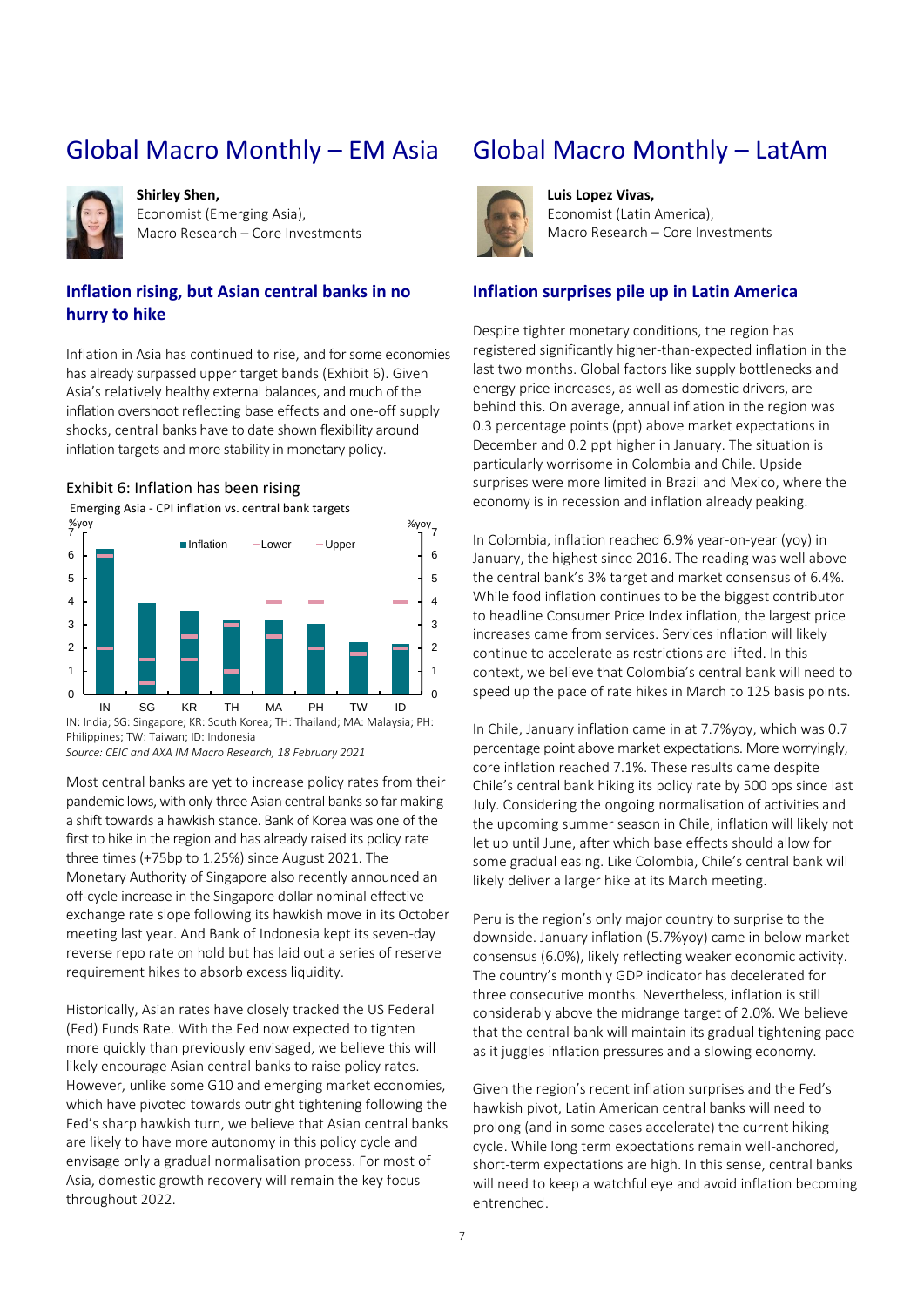### <span id="page-7-0"></span>Investment Strategy – Cross assets



Greg Venizelos, Credit Strategist, Research – Core Investment

### **Central banks against the inflation wall**

The monthly increase in the US Consumer Price Index (CPI) has averaged 0.2% over the past 20 years and less than 0.6% most of the time. US CPI rose by 0.6% in January – a monthly increase that would sustain annual rates above 7% for 2022. Even monthly increases of 0.4% to 0.6% would allow inflation to fall, but not as swiftly as previously hoped. This suggests a more aggressive Federal Reserve (Fed) and an increasing risk of a possible recession, which could translate to at least a 2.5% yield in US Treasuries and a 20% correction in stocks.

### <span id="page-7-1"></span>Investment Strategy – FX



#### **Romain Cabasson,**

Head of Solution Portfolio Management, Multi-Assets – Core Investments

### **False start for the euro**

A hawkish turnaround by the European Central Bank (ECB) at its February meeting triggered a sharp rebound in the euro/US dollar rate to slightly below 1.15. We were expecting such a rebound, albeit later, conditional on signs of growing inflation pressures for Europe too. Despite the sizable surprise, the move did not reflect signs of a larger repositioning towards a euro/dollar fair value of 1.25. It simply reacted to the central bank terminal rate differential (the one-day rate in two years' time), as has been the case since 2021 [\(Exhibit 7\)](#page-7-2).



<span id="page-7-2"></span>

*Source: Bloomberg and AXA IM Research, 21 February 2022* Jan-21 Mar-21 May-21 Jul-21 Sep-21 Nov-21 Jan-22

Indeed, the close relationship with terminal rates skews the outlook for the euro/dollar rate to the downside in the near term. The ECB did not push back against possible rate hikes in 2022 and

markets proceeded to price more than four hikes over a two-year horizon, which we find excessive [\(Exhibit 8\)](#page-7-3). At the same time, the Fed terminal rate is under-priced in our view. An adjustment between the two could push the euro/dollar rate back towards 1.10. Longer term, if wages in the European Union (EU) start rising more persistently, pushing the EU terminal rate higher, the euro/dollar rate could move towards 1.20.

### <span id="page-7-3"></span>Exhibit 8: 'Grate' expectations for most central banks (Bank of Japan the exception) …





*Source: Bloomberg and AXA IM Research, 21 February 2022*

#### **Fed, Norges and New Zealand to keep ahead**

Currently wages are a key driver of central bank expectations. In the EU, they have risen, but not accelerated [\(Exhibit 9\)](#page-7-4). Neither are they rising notably in Canada or Sweden, and both the Bank of Canada and the Riksbank have been surprising dovish side in their latest meetings. There are signs of rising wages in Australia but still not at the 3% target where the Reserve Bank of Australia would consider normalising policy. However, wages are rising to relatively high levels in Norway and New Zealand, making the case for both central banks to be hawkish more credible. In addition, house price inflation has surged in New Zealand and remains elevated in Norway. GDP in both economies had also rebounded well above pre-COVID-19 levels.

US and UK wage growth is strong and supports central bank hawkishness. But in the UK, this appears vulnerable in the medium term, as GDP is still below pre-pandemic levels and the key sources of inflation pressure, (lack of) migration and energy, are weighing on potential growth.

#### <span id="page-7-4"></span>Exhibit 9: … despite uneven wage inflation pressures

Measures of domestic yoy wage growth



*Source: Bloomberg and AXA IM Research, 21 February 2022* Jan-15 Jan-16 Jan-17 Jan-18 Jan-19 Jan-20 Jan-21 Jan-22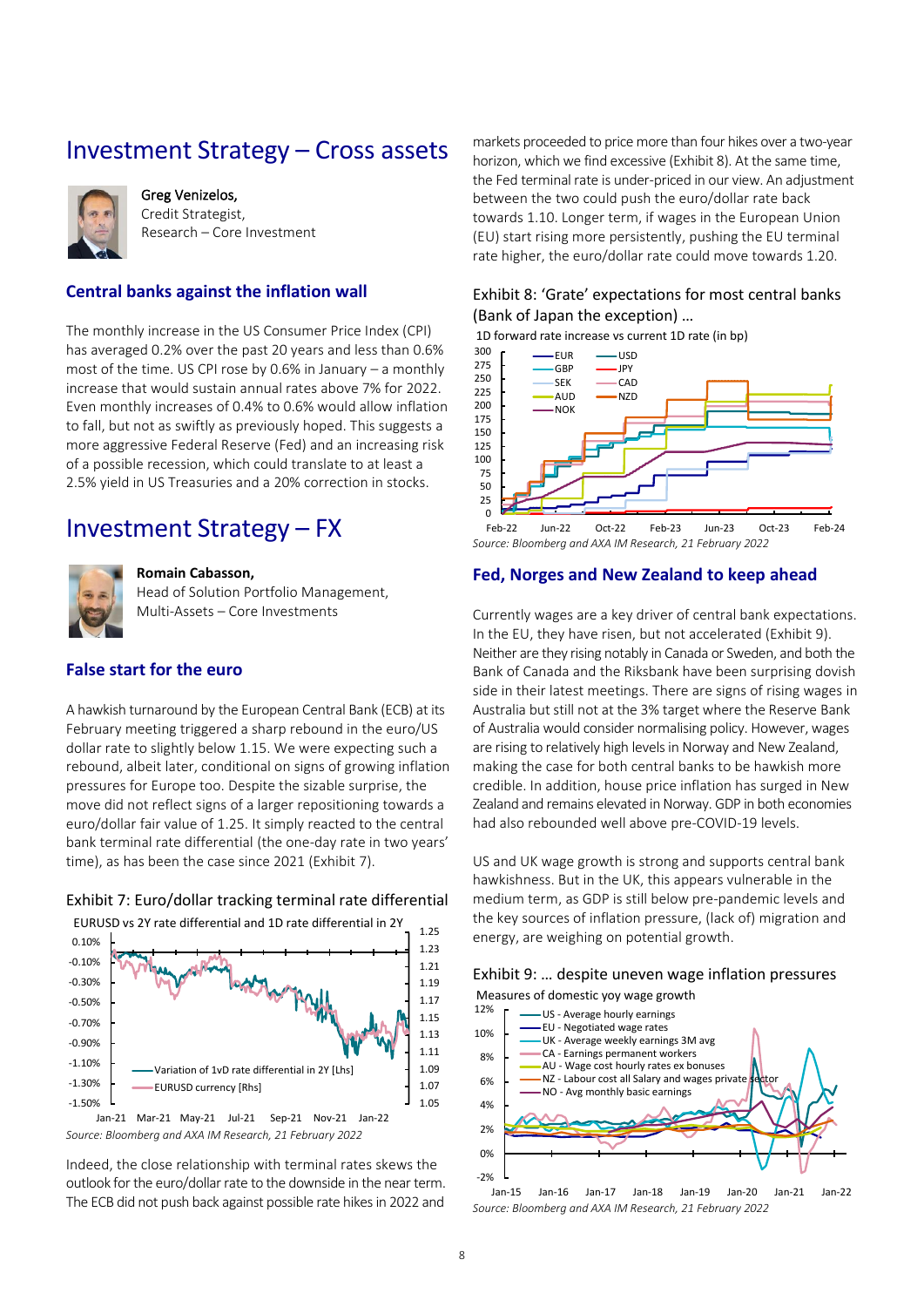### <span id="page-8-0"></span>Investment Strategy – Rates



#### **Alessandro Tentori,**

AXA IM Italy CIO and Rates Strategist Research – Core Investments

### **Policy, inflation and the term premium**

Understandably, inflation expectations are an essential variable in virtually every inflation model. Central bankers allocate a large share of their attention to the evolution of these forecasts, which often motivate policy decisions on the back of the risk of so-called positive feedbacks from inflation expectations to measured inflation. This was the case in the Eurozone in 2011, with controversial rate hikes, and in 2015, when the European Central Bank entered the quantitative easing (QE) arena. It is common practice to observe both market and survey-based inflation expectations.

### <span id="page-8-1"></span>Exhibit 10: Positive base effects into the summer

US Inflation - Oil Price Base-Effect



Market-based expectations have the obvious advantage of being readily available for several economies around the world. The flipside of the coin has to do with the tight relationship between crude oil prices and inflation expectations, across the entire breakeven curve. Somehow, inflation traders tend to follow oil prices very closely when it

comes to inferring inflation over different time horizons.

Looking at [Exhibit 10](#page-8-1), this shouldn't surprise us, as there seems an evident relationship between year-on-year changes in West Texas Intermediate (WTI) oil prices and the US Consumer Price Index. According to WTI oil price futures, oil is set to pull US inflation lower starting in July of this year. While this information is well internalised in the inverted shape of the Treasury Inflation-Protected Securities breakeven curve, we should keep in mind the volatile nature of oil futures prices – and that these are not necessarily good predictors of actual future prices, which means those expected base effects can change abruptly - and at short notice.

To avoid being overly skewed toward one source of information, central bankers also consult surveys to assess inflation expectations. [Exhibit 11](#page-8-2) shows the relative stability of longer-term survey-based expectations, as well as the somewhat worrying rise in shorter-term measures of expectations in the aftermath of COVID-19.

### <span id="page-8-2"></span>Exhibit 11: Surveys point at sustained inflation US Inflation Expectations - Surveys



*Source: Bloomberg and AXA IM Research, 18 February 2022*

Inflation expectations' trajectory is most likely a key driver behind Federal Reserve (Fed) policymakers' changing narrative. The preferred policy option appears to be a tightening of monetary conditions, which is well priced in by the curve. On the other hand, several economists have warned against hiking rates in the wake of supply bottleneckdriven inflation. This dichotomy and the related increase in Fed's policy uncertainty, especially after over a decade of QE, has contributed to a significant increase in bond market volatility.

### <span id="page-8-3"></span>Exhibit 12: Term premium is lagging



In addition to interest rate and inflation expectations, we should not underestimate the term premium's contribution to both the level and shape of the yield curve. In our framework, both bond price volatility and the shape of the forwards space contribute to explain the term premium [\(Exhibit 12\)](#page-8-3). In a hiking cycle scenario characterised by increased policy uncertainty, it is fair to assume the term premium will have a positive contribution to the level of Treasury yields.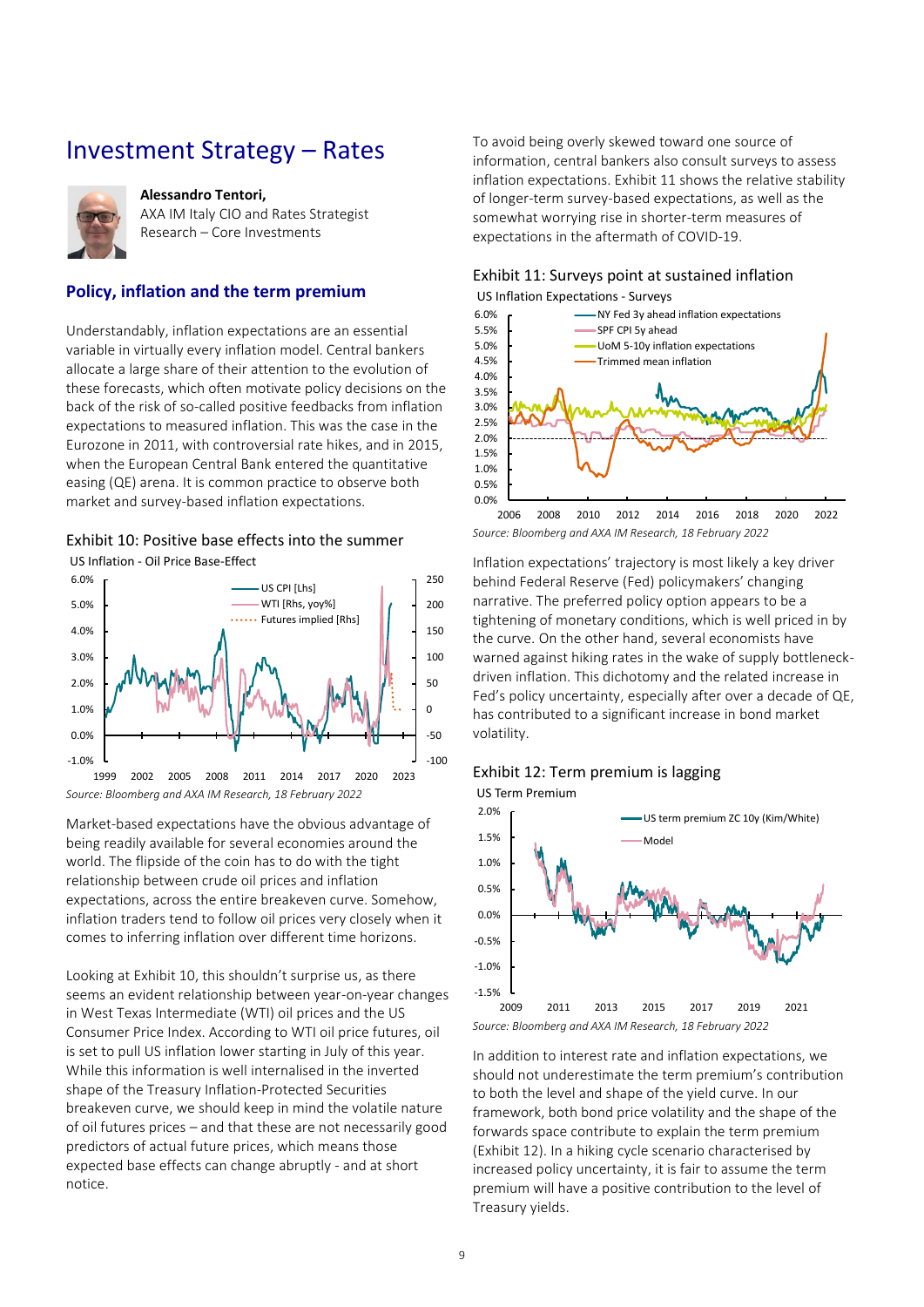# <span id="page-9-0"></span>Investment Strategy – Credit



**Gregory Venizelos** Credit Strategist Research – Core Investments

### **Modify your duration**

High yield (HY) credit has outperformed both equities and investment grade (IG) credit in 2022, albeit with a 3% drop. For its part, global IG is down 4% while credit is off 5%. Returns across credit indices (the degree of drawdown, to be precise) continue to scale according to index duration, with the longest duration markets bearing the brunt of the rise in government bond yields. Moreover, HY spreads have outperformed in beta-adjusted terms, having widened relatively less than IG spreads – a pattern of bearish compression which is not atypical ahead of a hiking cycle.

### **Til defaults do us part**

Above-trend growth and healthy earnings should continue to underpin HY credit fundamentals. Furthermore, default cycle indicators are currently very benign, adding to the tailwinds. Indeed, the COVID-19 default cycle has come to an end after a default peak that has been the highest since the global financial crisis. The subsequent decline in the default rate has been swift and, currently, realised annual defaults are at levels not seen since before the 2008/2009 crisis [\(Exhibit 13\)](#page-9-1). An uptick from low levels is almost inevitable, but default rates over the next 12 months are likely to remain below historic averages at circa 4% and 3% for US and European HY respectively.

### <span id="page-9-1"></span>Exhibit 13: The COVID-19 default cycle has ended



*Source: Moody's, InterContinental Exchange (ICE) and AXA IM Research, Feb 2022* 2003 2005 2007 2009 2011 2013 2015 2017 2019 2021 2023

### **Default predictors: No alarms and no surprises**

Typical default predictors like HY bond distress ratios – the share of bonds trading below a certain price or above a certain spread – and bank lending standards remain very well-behaved despite the recent uptick in market volatility. The exception is China HY, which is dominated by its troubled

property sector [\(Exhibit 14\)](#page-9-2). The commodity price rally is a strong factor here, given that energy is the largest sector within US HY. Similarly, bank lending standards remain near their historic lows and in easy territory [\(Exhibit 15\)](#page-9-3). Combining these two default predictors with the appropriate lags in our model we can derive default expectations for the next 12 months. These are 2.1% for US HY and 1.9% for European HY for the Moody's cohorts ([Exhibit 13\)](#page-9-1), again below historic averages.

<span id="page-9-2"></span>



*Source: ICE and AXA IM Research, Feb 2022* **1.1** 1998 2000 2002 2004 2006 2008 2010 2012 2014 2016 2018 2020 2022

### **HY spreads cheap versus default expectations**

HY markets screen cheap compared to default expectations, as the spread-implied default rate is currently above the model forecasts [\(Exhibit 13](#page-9-1)). The Moody's US HY cohort has an estimated spread of 525 basis points (bp) and screens cheap by some 200bps given the gap of 1.6% between default rates; implied of 3.7% and forecast of 2.1%. It would take a deterioration in the distress ratio to 5% (currently 1.5%) and in bank lending standards to 0 (-14.5%) for the default forecast to rise by 1.6% and wipe out that 200bp valuation. Again, while an uptick in defaults from the current low levels is likely, it is expected and manageable for HY credit. The risk to this view is that overeager central bank policy tightening alters the macro trajectory towards recession, driving a major repricing higher in equity and credit premia.

<span id="page-9-3"></span>

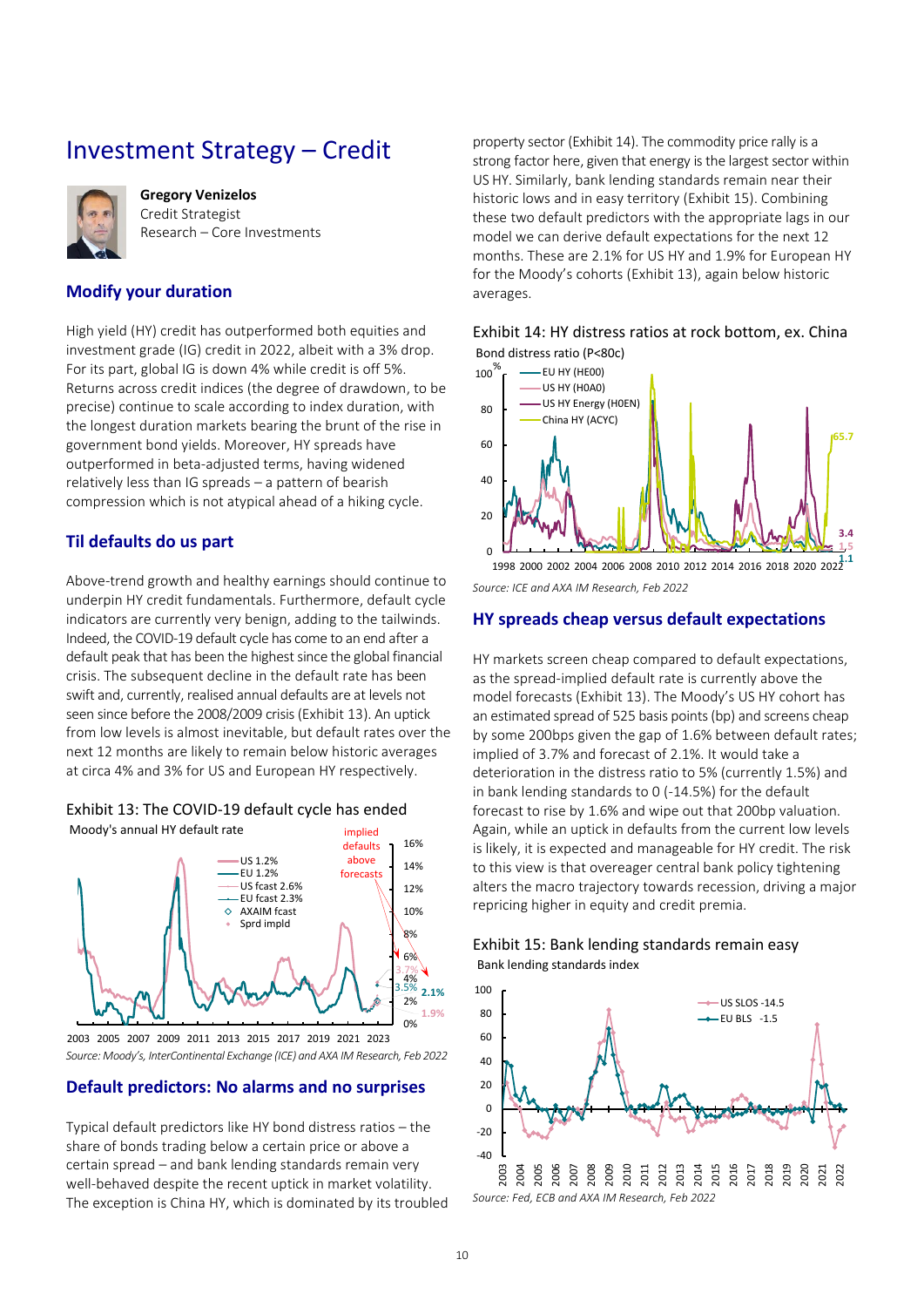### <span id="page-10-0"></span>Investment Strategy – Equity



**Emmanuel Makonga,**  Investment Strategist, Research – Core Investments

### **Some room to breathe**

Stock market performance is suffering from a negative news flow. In the past month, global equities have contracted by 5%, although the UK has delivered 5% growth. Sector wise, energy is the standout (+20%), driven by rising commodity prices [\(Exhibit 16\)](#page-10-1). Long duration equities are having a tough time (-11%) as the upward momentum in interest rates erodes the value of future cash flow. In this context, the rotation from growth to value has continued.

<span id="page-10-1"></span>



*Source: Datastream and AXA IM Research, February 2022*

Monitoring cash revenues – US capital returns remain well below pre-pandemic levels relative to market capitalisation [\(Exhibit 17\)](#page-10-2). We can observe such a gap in Europe too, albeit a narrower one. As buybacks and dividends lag earnings by two to three quarters, we expect cash returns to be a significant element in the performance of the 2022 equity market.

<span id="page-10-2"></span>



Gauge the margin of error – The earnings season continues in the same tone. Most surprises are positive with 77% earnings per share (EPS) beating expectations in the US, and 65% in Europe, but negative earnings surprises are being punished by markets. Moreover, in the US, the labour market continues to tighten, adding to wage pressures which in turn erode profit margins. Tighter US monetary policy is also starting to create more complicated financing conditions for companies. Supply bottlenecks cut both ways – while they exert upward pressure on prices, forcing central bankers towards policy hikes, simultaneously higher producer prices correlate positively with margins as companies pass these costs on to consumers. Overall, the outlook for profit margins remains challenging.

### <span id="page-10-3"></span>Exhibit 18: Concerns over margins may be too overdone

*Source: IBES and AXA IM Research, February 2022* -60  $-40$ -20 0 20 40 60  $80$  $100\frac{(\%)}{5}$ 2005 2007 2009 2011 2013 2015 2017 2019 2021 US Equity - Earnings and sales consesus error Sales Surprises **-** Earnings Suprise

Cloudy environment – [Exhibit 18](#page-10-3) shows earnings currently being well supported by profit margins, given that sales surprises are high, yet not at record highs. Earnings are likely to become less impressive in the coming quarters, reducing equity market support. Negative corporate guidance also complicates the trajectory of margins in the coming quarters. In addition, the end of central bank accommodation and the risk of escalation of the Russia/Ukraine conflict are weighing on investor sentiment [\(Exhibit 19\)](#page-10-4). In this environment, we are neutrally positioned in the asset class, favouring European auto manufacturers which are benefitting from an improvement of fundamentals and market preference for value.

### <span id="page-10-4"></span>Exhibit 19: Sentiment at its lowest on equities

Equity market investor sentiment

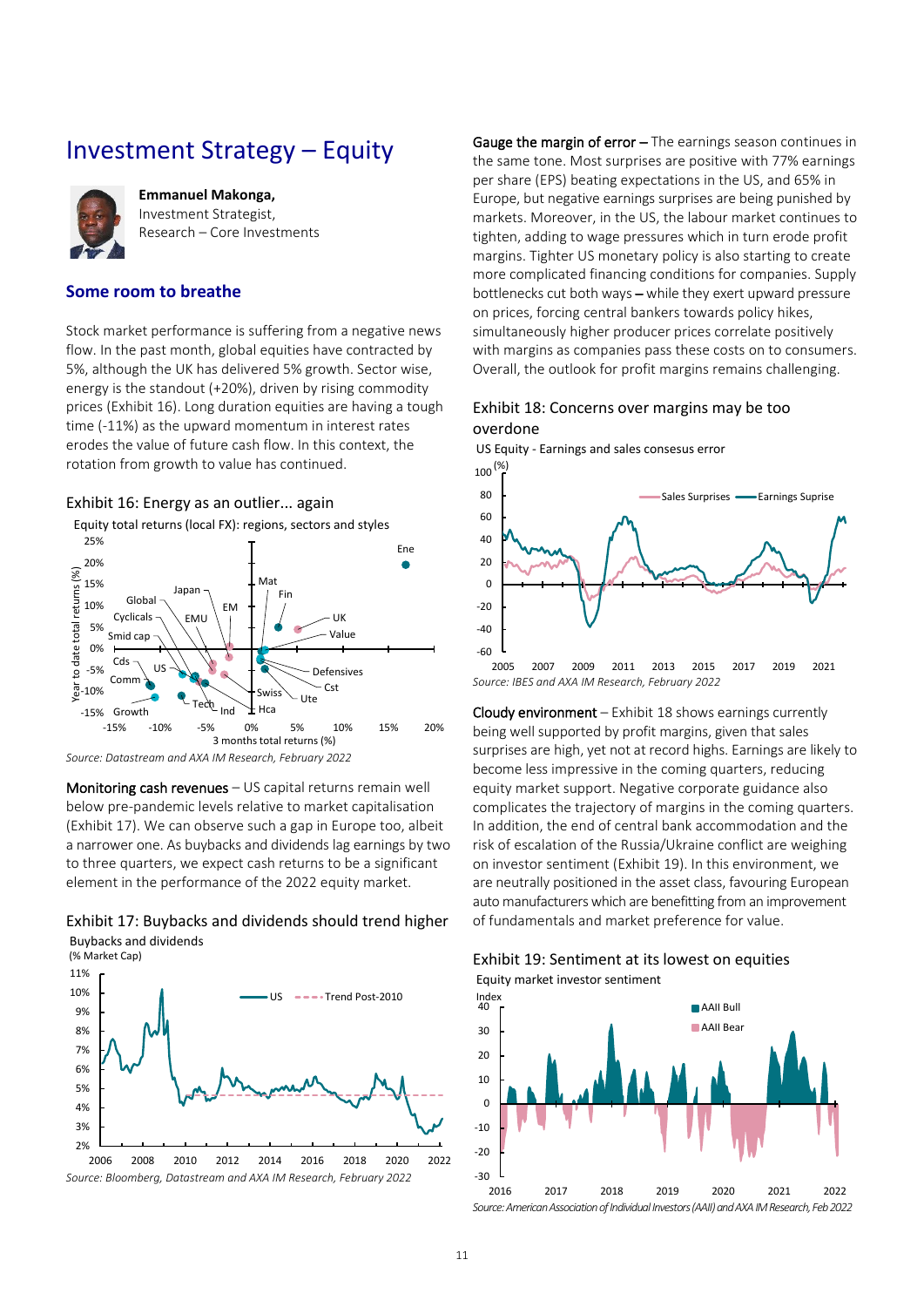# <span id="page-11-0"></span>Recommended asset allocation

|                               |                                                     |                | <b>Asset Allocation</b> |                      |                      |                    |
|-------------------------------|-----------------------------------------------------|----------------|-------------------------|----------------------|----------------------|--------------------|
| <b>Key asset classes</b>      |                                                     |                |                         |                      |                      |                    |
| Equities                      |                                                     |                |                         |                      |                      |                    |
| Bonds                         |                                                     |                |                         |                      | $\blacktriangle$     |                    |
| Commodities                   |                                                     |                |                         |                      |                      |                    |
| Cash                          |                                                     |                |                         | $\blacktriangledown$ |                      |                    |
|                               |                                                     |                | <b>Equities</b>         |                      |                      |                    |
| <b>Developed</b>              |                                                     |                |                         |                      |                      |                    |
| Euro area                     |                                                     |                |                         |                      |                      |                    |
| UK                            |                                                     |                |                         |                      |                      |                    |
| Switzerland                   |                                                     |                |                         |                      |                      |                    |
| US                            |                                                     |                |                         |                      |                      |                    |
| Japan                         |                                                     |                |                         |                      |                      |                    |
| <b>Emerging &amp; Sectors</b> |                                                     |                |                         |                      |                      |                    |
| <b>Emerging Markets</b>       |                                                     |                |                         |                      |                      |                    |
| Europe Cyclical/Value         |                                                     |                |                         |                      |                      |                    |
| Euro Financials               |                                                     |                |                         |                      | $\blacktriangledown$ |                    |
| European Auto                 |                                                     |                |                         |                      |                      | $\blacktriangle$   |
| <b>US Financials</b>          |                                                     |                |                         |                      |                      |                    |
| US Russell 2000               |                                                     |                |                         |                      |                      |                    |
|                               |                                                     |                | <b>Fixed Income</b>     |                      |                      |                    |
| <b>Govies</b>                 |                                                     |                |                         |                      |                      |                    |
| Euro core                     |                                                     |                |                         |                      | $\blacktriangle$     |                    |
| Euro peripheral               |                                                     |                |                         |                      |                      |                    |
| UK                            |                                                     |                |                         |                      | $\blacktriangle$     |                    |
| US                            |                                                     |                |                         |                      | $\blacktriangle$     |                    |
| <b>Inflation</b>              |                                                     |                |                         |                      |                      |                    |
| US                            |                                                     |                |                         |                      |                      |                    |
| Euro                          |                                                     |                |                         |                      |                      |                    |
| <b>Credit</b>                 |                                                     |                |                         |                      |                      |                    |
| Euro IG                       |                                                     |                |                         |                      |                      |                    |
| US IG                         |                                                     |                |                         |                      |                      |                    |
| Euro HY                       |                                                     |                |                         |                      |                      |                    |
| US HY                         |                                                     |                |                         |                      |                      |                    |
| <b>EM Debt</b>                |                                                     |                |                         |                      |                      |                    |
| EM bonds HC                   |                                                     |                |                         |                      |                      |                    |
| Legends                       | <b>Negative</b>                                     | <b>Neutral</b> | Positive                | Last change          | ▲ Upgrade            | $\nabla$ Downgrade |
|                               | Course: AVA IMMassa Pescarsh As of 22 February 2022 |                |                         |                      |                      |                    |

*Source: AXA IM Macro Research – As of 22 February 2022*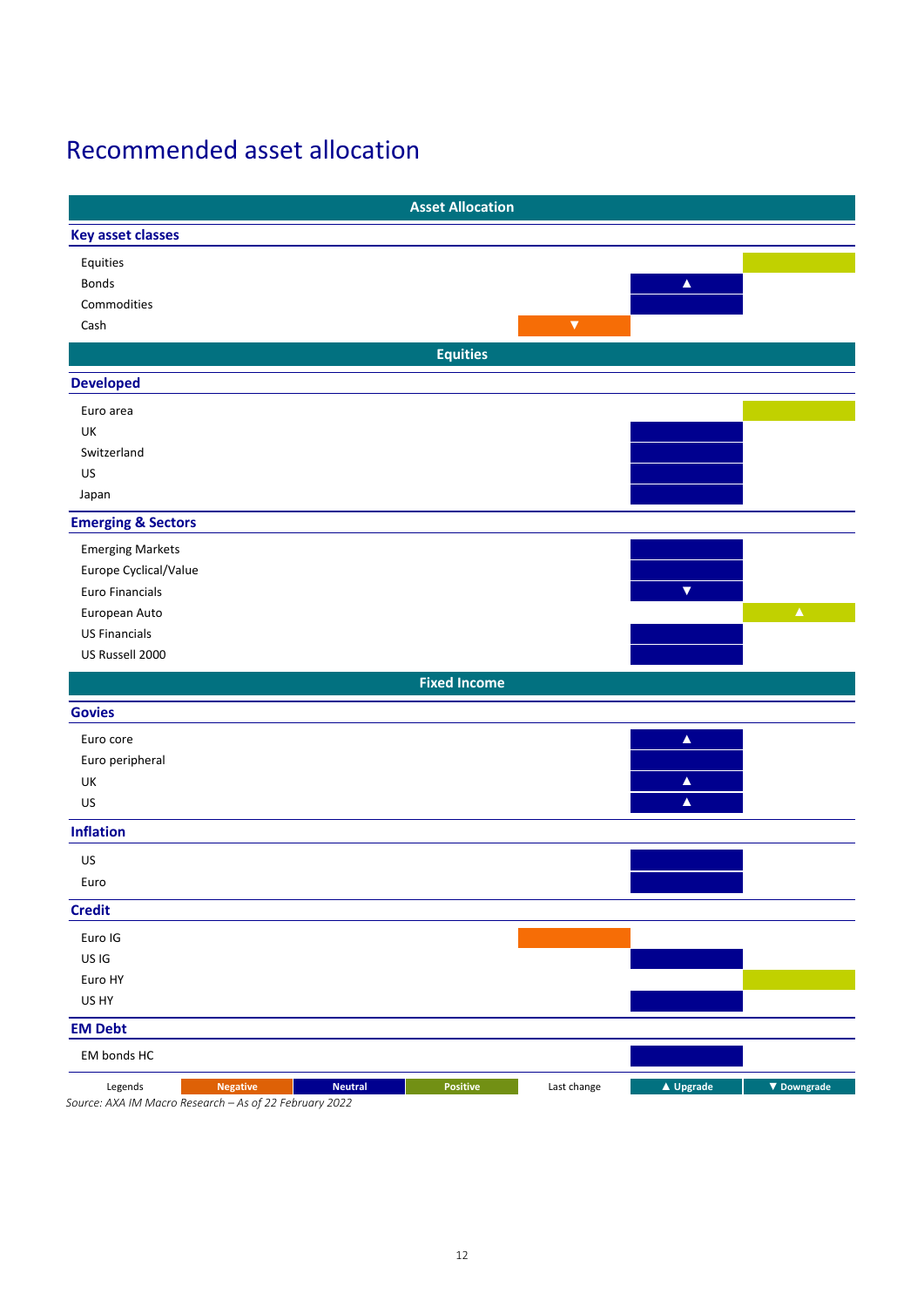# <span id="page-12-0"></span>Macro forecast summary

|                            | 2020    | 2021*         |           | 2022*         |                  | 2023*         |                  |
|----------------------------|---------|---------------|-----------|---------------|------------------|---------------|------------------|
| <b>Real GDP growth (%)</b> |         | <b>AXA IM</b> | Consensus | <b>AXA IM</b> | <b>Consensus</b> | <b>AXA IM</b> | <b>Consensus</b> |
| <b>World</b>               | $-3.1$  | 5.8           |           | 4.0           |                  | 3.5           |                  |
| <b>Advanced economies</b>  | $-5.0$  | 5.0           |           | 3.4           |                  | 2.1           |                  |
| <b>US</b>                  | $-3.4$  | 5.5           | 5.6       | 3.2           | 3.9              | 2.0           | 2.6              |
| Euro area                  | $-6.7$  | 5.2           | 5.1       | 3.4           | 4.0              | 2.1           | 2.5              |
| Germany                    | $-4.9$  | 2.8           | 2.7       | 2.9           | 3.7              | 2.7           | 2.5              |
| France                     | $-8.0$  | 7.0           | 6.6       | 3.9           | 3.8              | 2.4           | 2.0              |
| Italy                      | $-9.0$  | 6.5           | 6.3       | 3.8           | 4.2              | 1.9           | 2.2              |
| Spain                      | $-10.8$ | 5.0           | 4.7       | 5.9           | 5.6              | 3.0           | 3.6              |
| Japan                      | $-4.9$  | 1.7           | 1.8       | 2.9           | 3.1              | 2.2           | 1.5              |
| UK                         | $-10.0$ | 7.2           | 7.0       | 4.3           | 4.3              | 2.1           | 2.2              |
| Switzerland                | $-2.5$  | 3.5           | 3.5       | 3.0           | 3.0              | 1.6           | 1.9              |
| Canada                     | $-5.2$  | 4.4           | 4.7       | 3.5           | 3.9              | 2.6           | 3.0              |
| <b>Emerging economies</b>  | $-1.9$  | 6.4           |           | 4.4           |                  | 4.3           |                  |
| Asia                       | $-0.8$  | 6.8           |           | 5.1           |                  | 5.2           |                  |
| China                      | 2.3     | 7.9           | 8.0       | 5.0           | 5.0              | 5.3           | 5.3              |
| South Korea                | $-0.9$  | 4.0           | $4.0$     | 2.6           | 3.0              | 2.1           | 2.5              |
| Rest of EM Asia            | $-4.6$  | 5.8           |           | 5.4           |                  | 5.3           |                  |
| LatAm                      | $-7.0$  | 7.0           |           | 2.6           |                  | 2.6           |                  |
| <b>Brazil</b>              | $-3.9$  | 5.1           | 4.7       | $1.2$         | 0.6              | 2.0           | 2.0              |
| Mexico                     | $-8.5$  | 6.0           | 5.6       | 2.6           | 2.5              | 2.2           | 2.3              |
| <b>EM Europe</b>           | $-2.0$  | 6.6           |           | 3.8           |                  | 2.8           |                  |
| Russia                     | $-2.7$  | 4.7           | 4.2       | 3.2           | 2.6              | 2.0           | 2.2              |
| Poland                     | $-2.5$  | 5.8           | 5.3       | 4.9           | 4.7              | 3.8           | 4.0              |
| Turkey                     | 1.8     | 11.4          | 9.9       | 3.6           | 3.0              | 3.0           | 3.4              |
| <b>Other EMs</b>           | $-2.1$  | 4.2           |           | 3.9           |                  | 3.9           |                  |

*Source: Datastream, IMF and AXA IM Macro Research − As of 21 February 2022* \* Forecast

| <b>CPI Inflation (%)</b>  | 2020   | $2021*$       |                  | $2022*$       |                  | 2023*         |                  |
|---------------------------|--------|---------------|------------------|---------------|------------------|---------------|------------------|
|                           |        | <b>AXA IM</b> | <b>Consensus</b> | <b>AXA IM</b> | <b>Consensus</b> | <b>AXA IM</b> | <b>Consensus</b> |
| <b>Advanced economies</b> | 0.7    | 3.2           |                  | 4.0           |                  | 2.2           |                  |
| US.                       | 1.2    | 4.7           | 4.6              | 5.0           | 4.8              | 2.9           | 2.6              |
| Euro area                 | 0.3    | 2.6           | 2.5              | 4.0           | 3.1              | 1.7           | 1.6              |
| Japan                     | 0.0    | $-0.2$        | $-0.2$           | 1.2           | 0.8              | 0.7           | 0.7              |
| UK                        | 0.9    | 2.6           | 2.5              | 5.5           | 4.6              | 2.1           | 2.5              |
| Switzerland               | $-0.7$ | 0.5           | 0.5              | 0.6           | 0.9              | 0.7           | 0.6              |
| Canada                    | 0.7    | 3.4           | 3.4              | 3.1           | 3.4              | 2.3           | 2.2              |

*Source: Datastream, IMF and AXA IM Macro Research − As of 21 February 2022* \* Forecast

These projections are not necessarily reliable indicators of future results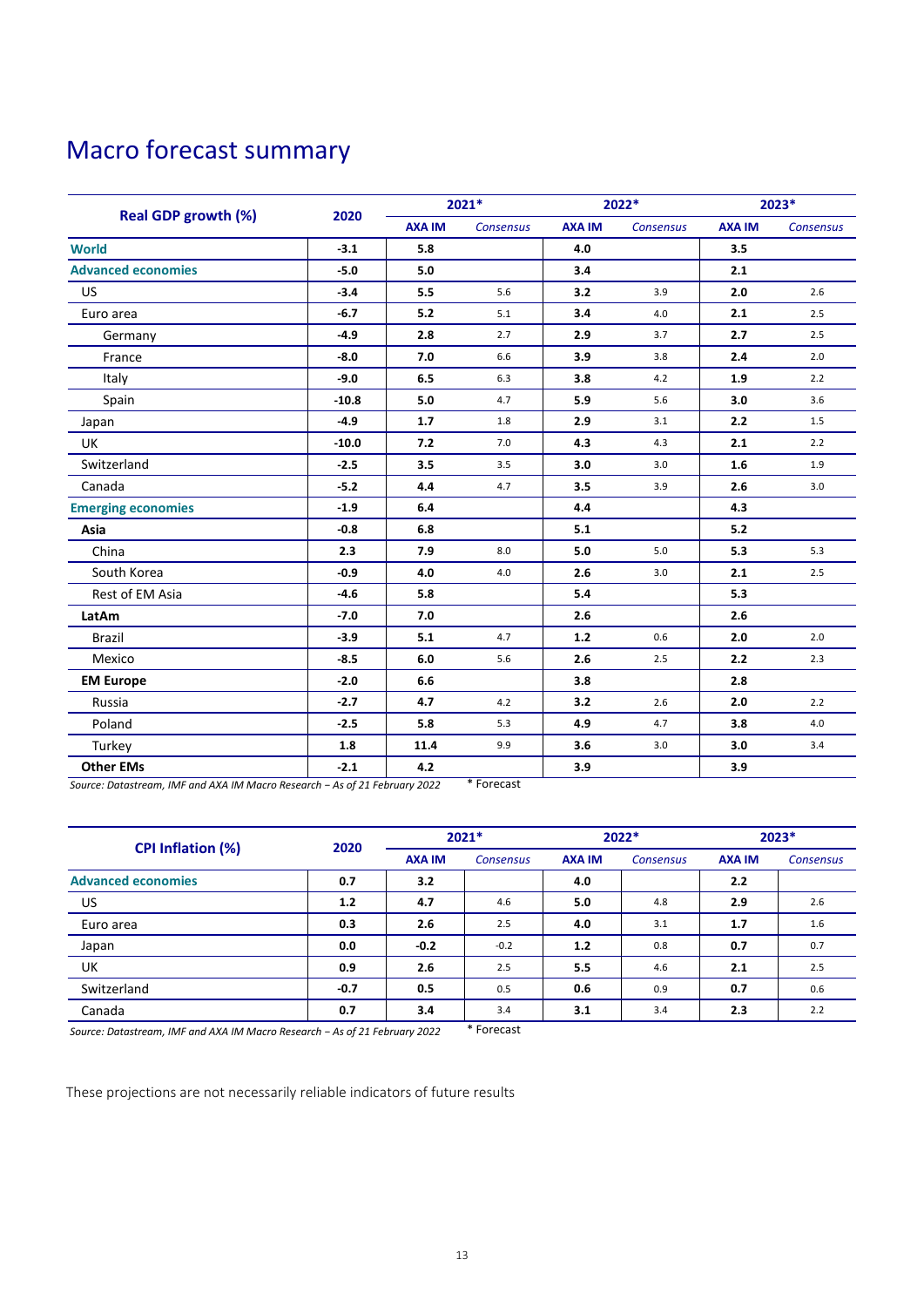# Forecast summary

| <b>Central bank policy</b><br>Meeting dates and expected changes (Rates in bp / QE in bn) |       |                |                   |                   |                 |                 |  |  |
|-------------------------------------------------------------------------------------------|-------|----------------|-------------------|-------------------|-----------------|-----------------|--|--|
|                                                                                           |       | <b>Current</b> | <b>Q1-22</b>      | $Q2-22$           | $Q3-22$         | Q4-22           |  |  |
|                                                                                           |       |                | 25-26 Jan         | $3-4$ May         | 26-27 July      | $1-2$ Nov       |  |  |
| <b>United States - Fed</b>                                                                | Dates | $0 - 0.25$     | 15-16 Mar         | 14-15 June        | 20-21 Sep       | 13-14 Dec       |  |  |
|                                                                                           | Rates |                | $+0.25(0.25-0.5)$ | $+0.25(0.5-0.75)$ | $+0.25(0.75-1)$ | $+0.25(1-1.25)$ |  |  |
| Euro area - ECB                                                                           | Dates |                | 03 Feb            | 14 April          | 21 July         | 27 Oct          |  |  |
|                                                                                           |       | $-0.50$        | 10 Mar            | 9 June            | 8 Sep           | 15 Dec          |  |  |
|                                                                                           | Rates |                | unch (-0.50)      | unch (-0.50)      | unch (-0.50)    | $+0.25$ (-0.25) |  |  |
|                                                                                           | Dates |                | 17-18 Jan         | 27-28 April       | 20-21 July      | 27-28 Oct       |  |  |
| Japan - BoJ                                                                               |       | $-0.10$        | 17-18 Mar         | 16-17 June        | 21-22 Sep       | 19-20 Dec       |  |  |
|                                                                                           | Rates |                | unch (-0.10)      | unch (-0.10)      | unch $(-0.10)$  | unch (-0.10)    |  |  |
| UK - BoE                                                                                  | Dates |                | 3 Feb             | 5 May             | 4 Aug           | 3 Nov           |  |  |
|                                                                                           |       | 0.25           | 17 Mar            | 16 June           | 15 Sep          | 15 Dec          |  |  |
|                                                                                           | Rates |                | $+0.25(0.5)$      | $+0.25(0.75)$     | $+0.25(1)$      | unch $(1)$      |  |  |

*Source: AXA IM Macro Research - As of 21 February 2022*

These projections are not necessarily reliable indicators of future results

### **[Download the full slide deck of our February](https://axa-im.com/sites/default/files/insight/pdf/axa-im-research-strategy-deck-en-2022-02.pdf) Investment Strategy**